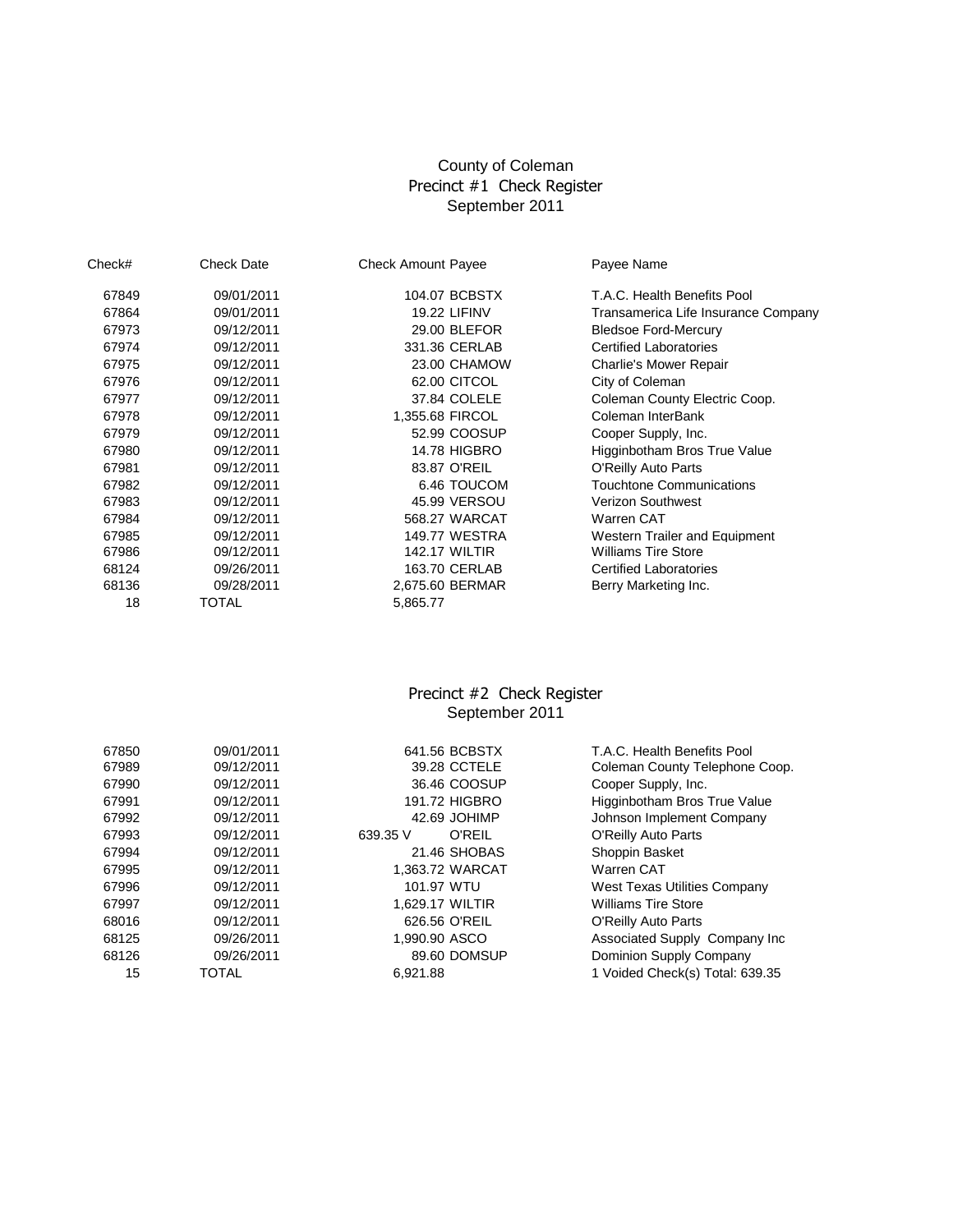# September 2011 Precinct #3 Check Register

| Check# | <b>Check Date</b> | <b>Check Amount Payee</b> | Payee Name                                     |
|--------|-------------------|---------------------------|------------------------------------------------|
| 67851  | 09/01/2011        | 188.90 BCBSTX             | T.A.C. Health Benefits Pool                    |
| 67858  | 09/01/2011        | 36.29 GUARDI              | Guardian Life Insurance Company                |
| 67866  | 09/06/2011        | 3,092.25 BERMKT           | <b>Berry Marketing</b>                         |
| 67998  | 09/12/2011        | 5,354.34 BILWIL           | <b>Bill Williams Tire Center</b>               |
| 67999  | 09/12/2011        | 29.00 BLEFOR              | <b>Bledsoe Ford-Mercury</b>                    |
| 68000  | 09/12/2011        | 28.12 COLELE              | Coleman County Electric Coop.                  |
| 68001  | 09/12/2011        | 54.17 COLWAT              | <b>Coleman County Special Utility District</b> |
| 68002  | 09/12/2011        | 22.35 CCTELE              | Coleman County Telephone Coop.                 |
| 68003  | 09/12/2011        | 1,936.68 FIRCOL           | Coleman InterBank                              |
| 68004  | 09/12/2011        | 480.00 GSTRUC             | G's Truck Shop                                 |
| 68005  | 09/12/2011        | 7.14 HIGBRO               | Higginbotham Bros True Value                   |
| 68006  | 09/12/2011        | 1,050.00 JERALL           | Jerry Allen                                    |
| 68007  | 09/12/2011        | <b>167.10 MONAUT</b>      | Monroe Auto Parts                              |
| 68008  | 09/12/2011        | 380.04 O'REIL             | O'Reilly Auto Parts                            |
| 68009  | 09/12/2011        | 51.09 DUNDIS              | Trashaway/Duncan #691                          |
| 68010  | 09/12/2011        | 770.82 WARCAT             | Warren CAT                                     |
| 68011  | 09/12/2011        | 1,605.75 WILTIR           | <b>Williams Tire Store</b>                     |
| 68127  | 09/26/2011        | 1,268.03 CONCON           | <b>Contech Construction Products</b>           |
| 68128  | 09/26/2011        | 122.00 ERIFRI             | <b>Eric Fritsch Electric</b>                   |
| 68135  | 09/26/2011        | 2,089.20 BERMKT           | Berry Marketing                                |
| 20     | <b>TOTAL</b>      | 18,733.27                 |                                                |

## Precinct #4 Check Register September 2011

| 67852 | 09/01/11   | 180.10 BCBSTX        | T.A.C. Health Benefits Pool          |
|-------|------------|----------------------|--------------------------------------|
| 68015 | 09/12/2011 | 17.76 COOSUP         | Cooper Supply, Inc.                  |
| 68016 | 09/12/2011 | 228.57 MIDAME        | Mid-American Research Chemical       |
| 68017 | 09/12/2011 | 41.97 MONAUT         | Monroe Auto Parts                    |
| 68018 | 09/12/2011 | 251.82 PATPUM        | Patriot Pump and Supply Company      |
| 68019 | 09/12/2011 | 322.17 ROBTRU        | Roberts Truck Center                 |
| 68020 | 09/12/2011 | 6.28 TOUCOM          | Touchtone Communications             |
| 68021 | 09/12/2011 | 43.16 VERSOU         | <b>Verizon Southwest</b>             |
| 68022 | 09/12/2011 | 911.73 WARCAT        | Warren CAT                           |
| 68023 | 09/12/2011 | 71.89 WILTIR         | <b>Williams Tire Store</b>           |
| 68129 | 09/26/2011 | 629.55 CONCON        | <b>Contech Construction Products</b> |
| 68130 | 09/26/2011 | 3275.80 MILDIR       | Miller Dirt Work                     |
| 68131 | 09/26/2011 | <b>113.84 TIFIND</b> | <b>Tifco Industries</b>              |
| 14    | TOTAL      | 6094.64              |                                      |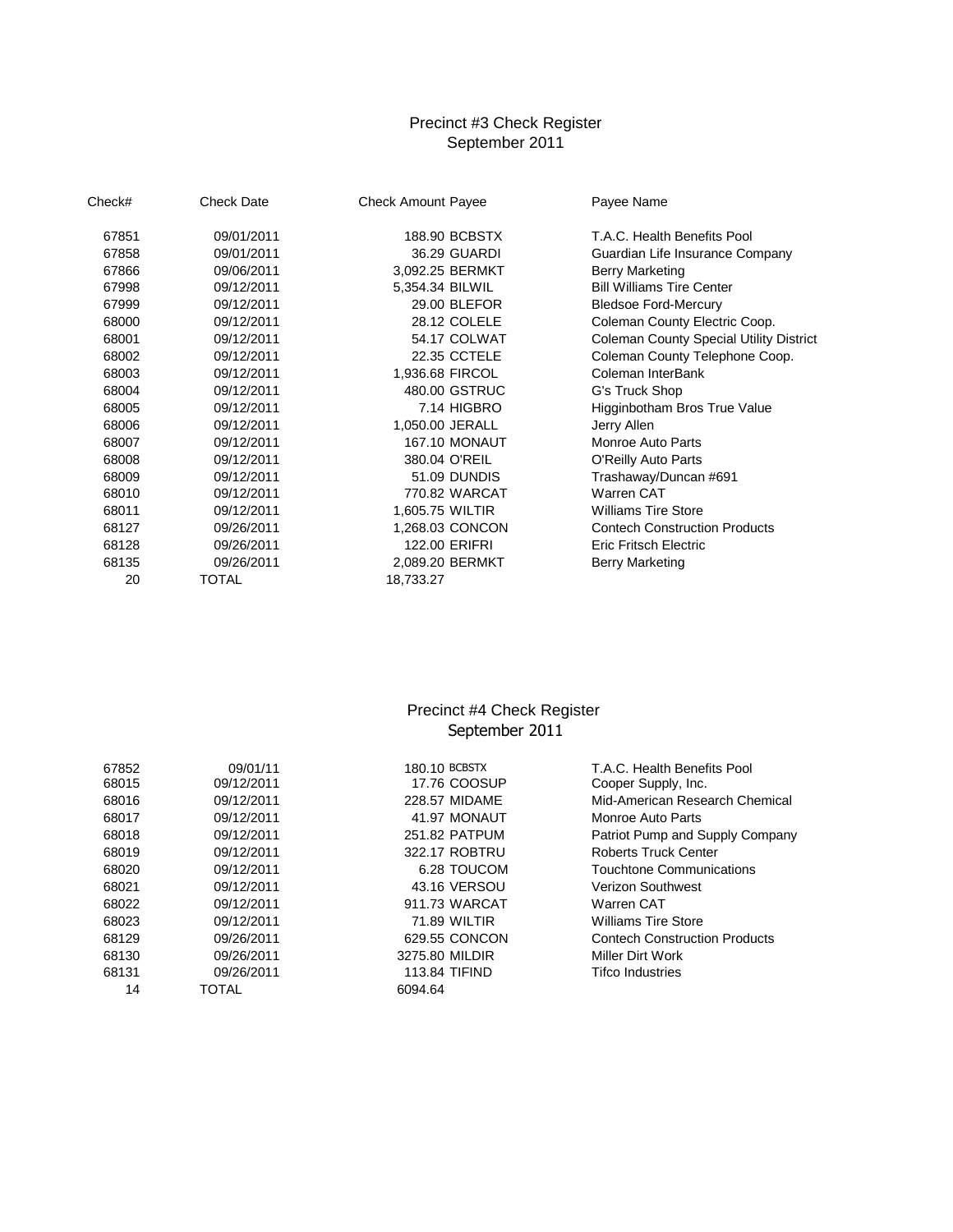#### General Road and Bridge Fund Check Register September 2011

| 67848 | 09/01/2011   | 8,047.38 BCBSTX        | T.A.C. Health Benefits Pool       |
|-------|--------------|------------------------|-----------------------------------|
| 67854 | 09/01/2011   | 221.00 LISTBL          | Blue Cross Blue Shield of Texas   |
| 67856 | 09/01/2011   | 79.58 GUARDI           | Guardian Life Insurance Company   |
| 67861 | 09/01/2011   | 28.90 CONSEC           | Conseco Health Insurance Co.      |
| 67862 | 09/01/2011   | 31.90 TRALIF           | Conseco Life Insurance Co.        |
| 67970 | 09/12/2011   | $9.504.18$ V<br>ABINEW | Abilene New Holland, Inc.         |
| 67971 | 09/12/2011   | 3.000.00 CENCOL        | Central Colorado SWCD No. 550     |
| 67972 | 09/12/2011   | 47.00 REESAF           | <b>Reeves Safety Consultants</b>  |
| 68121 | 09/26/2011   | 9,504.18 CNHCAP        | <b>CNH Capital</b>                |
| 68122 | 09/26/2011   | 29.00 CHECHE           | Chem Chek Inc.                    |
| 68123 | 09/26/2011   | 234.58 MCCEQU          | McCarty Equipment Co., Inc.       |
| 11    | <b>TOTAL</b> | 21,223.52              | 1 Voided Check(s) Total: 9,504.18 |
|       |              |                        |                                   |

#### General Fund Check Register September 2011

| Check# | <b>Check Date</b> | <b>Check Amount Payee</b> | Payee Name                             |
|--------|-------------------|---------------------------|----------------------------------------|
| 67845  | 09/01/2011        | 14,324.46 BCBSTX          | T.A.C. Health Benefits Pool            |
| 67853  | 09/01/2011        | 546.00 LISTBL             | <b>Blue Cross Blue Shield of Texas</b> |
| 67855  | 09/01/2011        | 632.90 GUARDI             | Guardian Life Insurance Company        |
| 67860  | 09/01/2011        | 129.75 CONSEC             | Conseco Health Insurance Co.           |
| 67863  | 09/01/2011        | 206.07 LIFINV             | Transamerica Life Insurance Company    |
| 67865  | 09/02/2011        | <b>CHRBUR</b>             | <b>Christin Burris</b>                 |
| 67867  | 09/09/2011        | <b>BAKNAN</b>             | Nancy G Baker                          |
| 67868  | 09/09/2011        | <b>BERCAR</b>             | Carla J Berry                          |
| 67869  | 09/09/2011        | <b>BURCHR</b>             | Christin D Burris                      |
| 67870  | 09/09/2011        | <b>CAMWIL</b>             | William N Campbell                     |
| 67871  | 09/09/2011        | <b>CONCHR</b>             | Christine D Connelly                   |
| 67872  | 09/09/2011        | <b>DUNDAV</b>             | David L Dunlap                         |
| 67873  | 09/09/2011        | <b>GEOJAR</b>             | Jarvis M George                        |
| 67874  | 09/09/2011        | <b>HARBEV</b>             | <b>Beverly K Harris</b>                |
| 67875  | 09/09/2011        | <b>HUDDAR</b>             | Darlene A Huddle                       |
| 67876  | 09/09/2011        | <b>LEMCAT</b>             | Cathryn R LeMay                        |
| 67877  | 09/09/2011        | <b>MAYMAR</b>             | Margie K Mayo                          |
| 67878  | 09/09/2011        | <b>SMIPAT</b>             | Patricia S McMillan                    |
| 67879  | 09/09/2011        | <b>MENSTA</b>             | Stacey D Mendoza                       |
| 67880  | 09/09/2011        | <b>ROSJOE</b>             | Joe L Rose                             |
| 67881  | 09/09/2011        | <b>TRAJAM</b>             | Jamie L Trammell                       |
| 67882  | 09/09/2011        | <b>WATJOE</b>             | Joe D Watson                           |
| 67883  | 09/09/2011        | <b>BEARIC</b>             | Richard L Beal                         |
| 67884  | 09/09/2011        | <b>DAVBOB</b>             | Bobby A Davis                          |
| 67885  | 09/09/2011        | <b>STEJOH</b>             | Johnny M Stephenson                    |
| 67886  | 09/09/2011        | <b>WILMAR</b>             | Mark L Williams                        |
| 67887  | 09/09/2011        | <b>CROBOB</b>             | Bobby J Croft                          |
| 67888  | 09/09/2011        | <b>FORTER</b>             | <b>Terry G Fortune</b>                 |
| 67889  | 09/09/2011        | <b>ROBOLL</b>             | Ollie W Roberson, Jr.                  |
| 67890  | 09/09/2011        | <b>DILEDD</b>             | Eddie W Dillard                        |
| 67891  | 09/09/2011        | <b>MORJOE</b>             | William J Morris                       |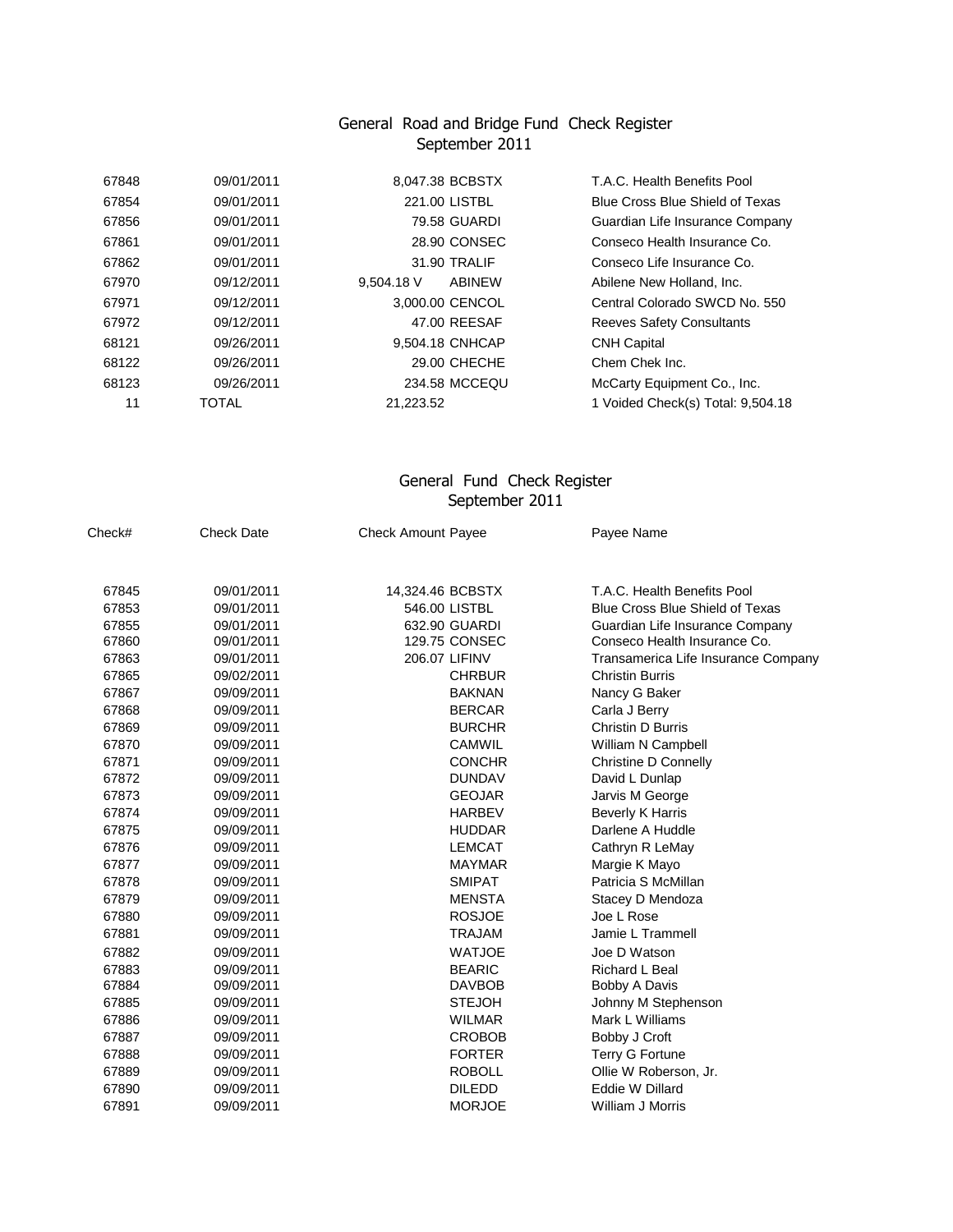| 67892 | 09/09/2011 | PEEDAV           | David P Peeples, III                       |
|-------|------------|------------------|--------------------------------------------|
| 67893 | 09/09/2011 | LAWSCO           | Scotty W Lawrence                          |
| 67894 | 09/09/2011 | <b>SMIMAR</b>    | Mark R Smith                               |
| 67895 | 09/09/2011 | <b>ROMALE</b>    | Alejandro Torres-Romero                    |
| 67896 | 09/09/2011 | <b>BOWROB</b>    | Robert L Bowen                             |
| 67897 | 09/09/2011 | <b>MCKDAN</b>    | Danny M McKinzie                           |
| 67898 | 09/09/2011 | <b>WALMAC</b>    | Mackie J Walters                           |
| 67899 | 09/08/2011 | <b>GUETIF</b>    | Tiffany D. Zirkle                          |
| 67900 | 09/08/2011 | <b>WOOCON</b>    | Connie Y Beloat                            |
| 67901 | 09/08/2011 | <b>COGLES</b>    | Leslie W Cogdill                           |
| 67902 | 09/08/2011 | <b>HAMMIC</b>    | Linda M Hammonds                           |
| 67903 | 09/08/2011 | <b>JONNOR</b>    | Norma J Jones                              |
| 67904 | 09/08/2011 | <b>JONRAY</b>    | Raymond E Jones, Sr.                       |
| 67905 | 09/08/2011 | <b>KENJAC</b>    | Jackie D Kenney                            |
| 67906 | 09/08/2011 | LANARC           | Archie W Lancaster                         |
|       |            |                  | Jessie W Laws                              |
| 67907 | 09/08/2011 | LAWJES           |                                            |
| 67908 | 09/08/2011 | <b>PLUVIC</b>    | Vickie S Melot                             |
| 67909 | 09/08/2011 | <b>MOONAT</b>    | Natasha G Moody                            |
| 67910 | 09/08/2011 | PONGER           | Gerald L Pond                              |
| 67911 | 09/08/2011 | <b>TURROB</b>    | Robert W Turner                            |
| 67912 | 09/08/2011 | <b>WATCIN</b>    | Cindy L Watson                             |
| 67913 | 09/08/2011 | WATJER           | Jeromy Watson                              |
| 67914 | 09/08/2011 | WILWIL           | Willie D Williams                          |
| 67915 | 09/08/2011 | <b>WIPDAN</b>    | Daniel L Wipff                             |
| 67916 | 09/08/2011 | <b>PLUVIC</b>    | Vickie S Melot                             |
| 67917 | 09/08/2011 | 45.00 ELECOU     | Eleventh Court of Appeals                  |
| 67918 | 09/12/2011 | 182.20 ABICOU    | Abilene Court Reporters                    |
| 67919 | 09/12/2011 | 175.02 ADVOFF    | Advantage Office Products LLC              |
| 67920 | 09/12/2011 | 892.34 ALLEVA    | <b>Allicyn Evans</b>                       |
| 67921 | 09/12/2011 | 200.00 BARTHO    | <b>Barrett Thomas</b>                      |
| 67922 | 09/12/2011 | 107.19 BEAGRA    | Bear Graphics, Inc.                        |
| 67923 | 09/12/2011 | 761.99 BENKEI    | Ben E. Keith Company                       |
| 67924 | 09/12/2011 | 1,860.94 BERMAR  | Berry Marketing Inc.                       |
| 67925 | 09/12/2011 | 243.55 BLEFOR    | <b>Bledsoe Ford-Mercury</b>                |
| 67926 | 09/12/2011 | 975.00 BRITHU    | <b>Britt Thurman Attorney</b>              |
| 67927 | 09/12/2011 | 1,024.00 WOLPAK  | Charles L. Wolfe & Assoc.                  |
| 67928 | 09/12/2011 | 325.00 CMCDON    | <b>Charles McDonald</b>                    |
| 67929 | 09/12/2011 | 4,867.93 CITCOL  | City of Coleman                            |
| 67930 | 09/12/2011 | 2.99 CHR&DE      | Coleman Chronicle & DV                     |
| 67931 | 09/12/2011 | 59.00 COTECO     | Coleman Co. Telecommunications             |
| 67932 | 09/12/2011 | 2,000.00 CHIWEL  | Coleman County Child Welfare               |
| 67933 | 09/12/2011 | 31,002.68 COCTAX | Coleman County Tax Appraisal               |
| 67934 | 09/12/2011 | 178.39 CCTAX     | Coleman County Tax Assessor-Collector      |
| 67935 | 09/12/2011 | 416.66 COMCOR    | <b>District Adult Probation Department</b> |
| 67936 | 09/12/2011 | 185.94 HIGBRO    | Higginbotham Bros True Value               |
| 67937 | 09/12/2011 | 950.00 JEFJOH    | Jeff Johnson                               |
| 67938 | 09/12/2011 | 1.10 KEEDRU      | <b>Keel Drug</b>                           |
|       |            |                  | Luther Dunlap                              |
| 67939 | 09/12/2011 | 15.00 LUTDUN     |                                            |
| 67940 | 09/12/2011 | 104.28 MAYDIS    | Margie Mayo District clerk                 |
| 67941 | 09/12/2011 | 500.00 MICPAR    | <b>Michael Parker</b>                      |
| 67942 | 09/12/2011 | 100.00 NANCAM    | Nance Campbell                             |
| 67943 | 09/12/2011 | 132.50 OFFDEP    | Office Depot                               |
| 67944 | 09/12/2011 | 62.88 ORKIN      | Orkin, Inc.                                |
| 67945 | 09/12/2011 | 1,165.00 PATHOW  | Patrick Howard,                            |
| 67946 | 09/12/2011 | 575.00 PAUJEN    | Paul Jensen                                |
| 67947 | 09/12/2011 | 44.00 PMASTE     | Postmaster                                 |
| 67948 | 09/12/2011 | 44.00 POMAST     | Postmaster                                 |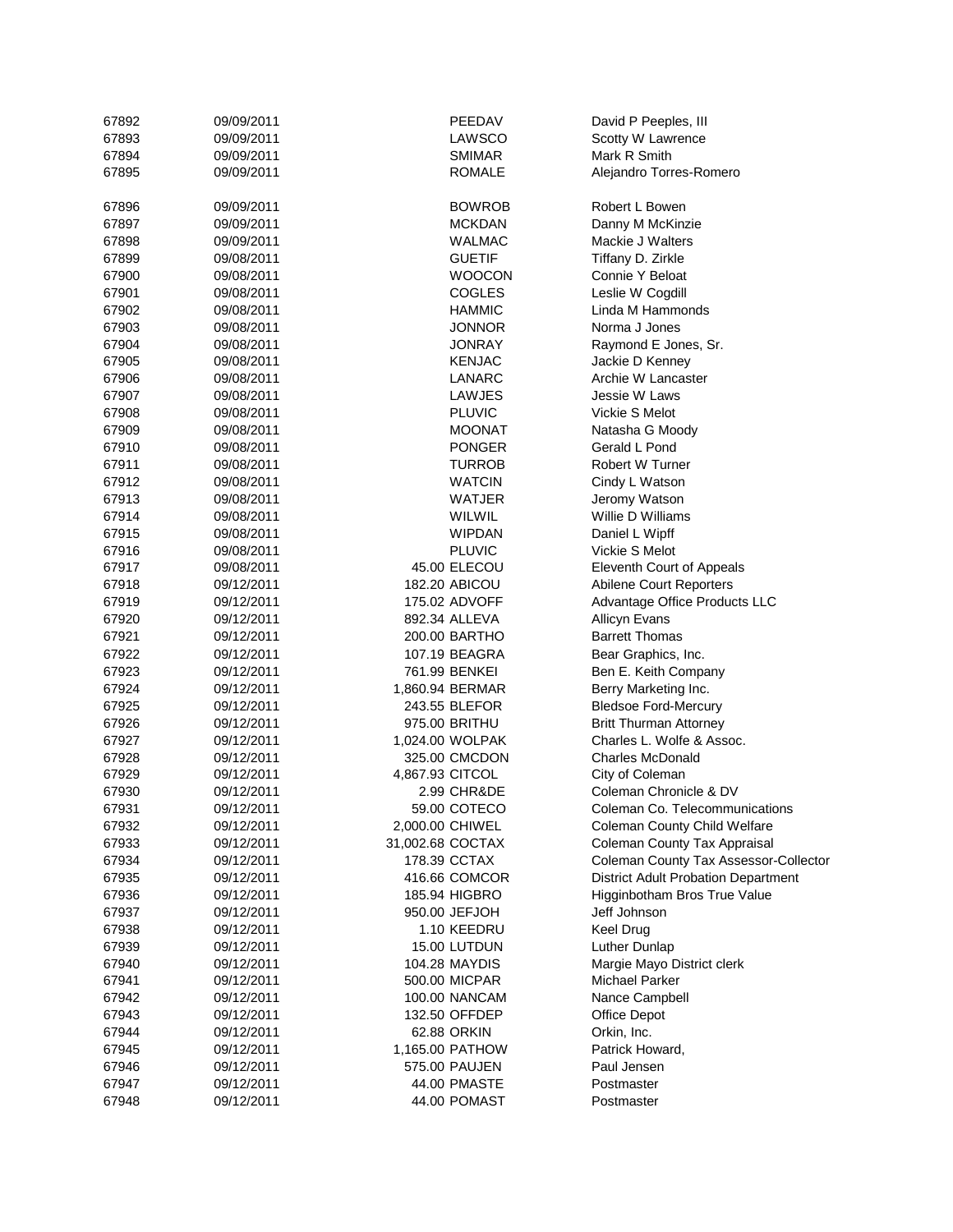| 67949 | 09/12/2011 | 549.70 QUICOR                  | <b>Quill Corporation</b>           |
|-------|------------|--------------------------------|------------------------------------|
| 67950 | 09/12/2011 | 4,060.00 RCOSHE                | Runnels County Sheriff's Dept.     |
| 67951 | 09/12/2011 | 465.66 SPRINT                  | <b>SPRINT</b>                      |
| 67952 | 09/12/2011 | 963.37 SEVADM                  | Seventh Admin.Judicial Region      |
| 67953 | 09/12/2011 | 1,855.45 SHOBAS                | Shoppin Basket                     |
| 67954 | 09/12/2011 | 306.00 TDCAA                   | <b>TDCAA</b>                       |
| 67955 | 09/12/2011 | 624.00 TACOUN                  | <b>Taylor County</b>               |
| 67956 | 09/12/2011 | 35.24 TEXCOR                   | Texas Dept.of Criminal Justice     |
| 67957 | 09/12/2011 | 2,400.00 TEXWIL                | Texas Wildlife Damage Mgnt Fd.     |
| 67958 | 09/12/2011 | 163.48 POLSHE                  | The Police and Sheriff's Press     |
| 67959 | 09/12/2011 | 35.34 TOSBUS                   | <b>Toshiba Business Solutions</b>  |
| 67960 | 09/12/2011 | 172.70 TOSFIN                  | <b>Toshiba Financial Services</b>  |
| 67961 | 09/12/2011 | 160.00 UNIELE                  | United Elevator Service Inc        |
| 67962 | 09/12/2011 | 203.04 VERSOU                  | <b>Verizon Southwest</b>           |
| 67963 | 09/12/2011 | 46.00 WADTUR                   | <b>Wade Turner</b>                 |
| 67964 | 09/12/2011 | 172.10 WELFAR                  | Wells Fargo Financial Leasing      |
|       |            |                                |                                    |
| 67965 | 09/12/2011 | 369.03 WESTEX                  | West Texas Fire Extinguisher, Inc. |
| 67966 | 09/12/2011 | 299.11 WILTIR                  | <b>Williams Tire Store</b>         |
| 67967 | 09/12/2011 | 115.94 XERCOR                  | Xerox Corporation                  |
| 67968 | 09/12/2011 | <b>DRICON</b>                  | Connie M Driskill                  |
| 67969 | 09/12/2011 | SANSHI                         | Shirley C Sansing                  |
| 68024 | 09/13/2011 | 155.16 TOUCOM                  | <b>Touchtone Communications</b>    |
| 68025 | 09/13/2011 | 208.10 VERSOU                  | <b>Verizon Southwest</b>           |
| 68026 | 09/14/2011 | 40.00 ZZMISC                   | Carl H Darnell                     |
| 68027 | 09/14/2011 | 40.00 ZZMISC                   | <b>Charlyne Connelly</b>           |
| 68028 | 09/14/2011 | 40.00 ZZMISC                   | Spud Stinson                       |
| 68029 | 09/14/2011 | 40.00 ZZMISC                   | Joseph W. Stinson                  |
| 68030 | 09/14/2011 | 40.00 ZZMISC                   | Gloria Ramirez                     |
| 68031 | 09/14/2011 | 40.00 ZZMISC                   | James Isenhower                    |
| 68032 | 09/14/2011 | 40.00 ZZMISC                   | Mark Smith                         |
| 68033 | 09/14/2011 | 40.00 ZZMISC                   | Jared Chanski                      |
| 68034 | 09/14/2011 | 40.00 ZZMISC                   | Randy Jones                        |
| 68035 | 09/14/2011 | 80.00 CHIWEL                   | Coleman County Child Welfare       |
| 68036 | 09/14/2011 | 1,775.10 CCOCLK                | <b>Stacey Mendoza County Clerk</b> |
| 68038 | 09/20/2011 | 268.62 CHRBUR                  | <b>Christin Burris</b>             |
| 68039 | 09/23/2011 | <b>GUETIF</b>                  | Tiffany D. Zirkle                  |
| 68040 | 09/23/2011 | <b>BAKNAN</b>                  | Nancy G Baker                      |
| 68041 | 09/23/2011 | <b>BERCAR</b>                  | Carla J Berry                      |
| 68042 | 09/23/2011 | <b>BURCHR</b>                  | Christin D Burris                  |
| 68043 | 09/23/2011 | CAMWIL                         | William N Campbell                 |
|       | 09/23/2011 |                                | Christine D Connelly               |
| 68044 |            | <b>CONCHR</b><br><b>DUNDAV</b> |                                    |
| 68045 | 09/23/2011 |                                | David L Dunlap                     |
| 68046 | 09/23/2011 | <b>GEOJAR</b>                  | Jarvis M George                    |
| 68047 | 09/23/2011 | <b>HARBEV</b>                  | <b>Beverly K Harris</b>            |
| 68048 | 09/23/2011 | <b>HUDDAR</b>                  | Darlene A Huddle                   |
| 68049 | 09/23/2011 | <b>EDWTIN</b>                  | Tina G Lamb                        |
| 68050 | 09/23/2011 | <b>LEMCAT</b>                  | Cathryn R LeMay                    |
| 68051 | 09/23/2011 | MAYMAR                         | Margie K Mayo                      |
| 68052 | 09/23/2011 | <b>SMIPAT</b>                  | Patricia S McMillan                |
| 68053 | 09/23/2011 | <b>MENSTA</b>                  | Stacey D Mendoza                   |
| 68054 | 09/23/2011 | <b>QUIDAR</b>                  | Darla R Quinney                    |
| 68055 | 09/23/2011 | <b>ROSJOE</b>                  | Joe L Rose                         |
|       | 09/23/2011 | <b>TRAJAM</b>                  | Jamie L Trammell                   |
| 68056 |            | <b>WATJOE</b>                  | Joe D Watson                       |
| 68057 | 09/23/2011 |                                | Richard L Beal                     |
| 68058 | 09/23/2011 | <b>BEARIC</b>                  |                                    |
| 68059 | 09/23/2011 | <b>DAVBOB</b>                  | Bobby A Davis                      |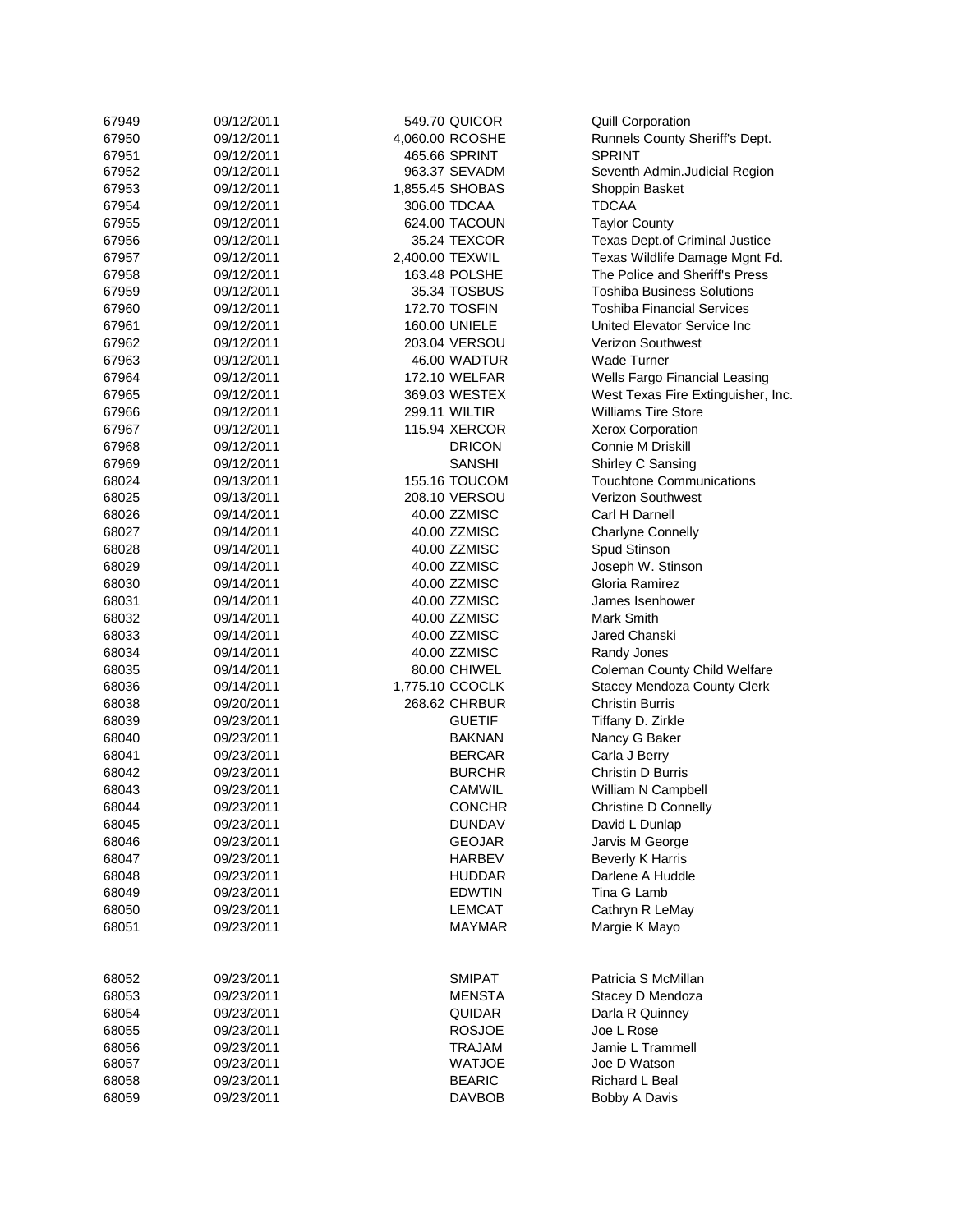| 68060 | 09/23/2011 | <b>STEJOH</b>   | Johnny M Stephenson                  |
|-------|------------|-----------------|--------------------------------------|
| 68061 | 09/23/2011 | <b>WILMAR</b>   | Mark L Williams                      |
| 68062 | 09/23/2011 | <b>CROBOB</b>   | Bobby J Croft                        |
| 68063 | 09/23/2011 | <b>FORTER</b>   | <b>Terry G Fortune</b>               |
| 68064 | 09/23/2011 | <b>ROBOLL</b>   | Ollie W Roberson, Jr.                |
| 68065 | 09/23/2011 | <b>DILEDD</b>   | Eddie W Dillard                      |
| 68066 | 09/23/2011 | <b>MORJOE</b>   | William J Morris                     |
| 68067 | 09/23/2011 | PEEDAV          | David P Peeples, III                 |
| 68068 | 09/23/2011 | LAWSCO          | Scotty W Lawrence                    |
| 68069 | 09/23/2011 | <b>SMIMAR</b>   | Mark R Smith                         |
| 68070 | 09/23/2011 | <b>ROMALE</b>   | Alejandro Torres-Romero              |
| 68071 | 09/23/2011 | <b>BOWROB</b>   | Robert L Bowen                       |
| 68072 | 09/23/2011 | WALMAC          | Mackie J Walters                     |
| 68073 | 09/22/2011 | <b>WOOCON</b>   | Connie Y Beloat                      |
| 68074 | 09/22/2011 | <b>COGLES</b>   | Leslie W Cogdill                     |
| 68075 | 09/22/2011 | HAMMIC          | Linda M Hammonds                     |
| 68076 | 09/22/2011 | JONNOR          | Norma J Jones                        |
|       |            | <b>JONRAY</b>   |                                      |
| 68077 | 09/22/2011 |                 | Raymond E Jones, Sr.                 |
| 68078 | 09/22/2011 | <b>KENJAC</b>   | Jackie D Kenney                      |
| 68079 | 09/22/2011 | LANARC          | Archie W Lancaster                   |
| 68080 | 09/22/2011 | LAWJES          | Jessie W Laws                        |
| 68081 | 09/22/2011 | <b>PLUVIC</b>   | Vickie S Melot                       |
| 68082 | 09/22/2011 | <b>MOONAT</b>   | Natasha G Moody                      |
| 68083 | 09/22/2011 | <b>PONGER</b>   | Gerald L Pond                        |
| 68084 | 09/22/2011 | <b>TURROB</b>   | Robert W Turner                      |
| 68085 | 09/22/2011 | <b>WATCIN</b>   | Cindy L Watson                       |
| 68086 | 09/22/2011 | WATJER          | Jeromy Watson                        |
| 68087 | 09/22/2011 | WILWIL          | Willie D Williams                    |
| 68088 | 09/22/2011 | <b>WIPDAN</b>   | Daniel L Wipff                       |
| 68089 | 09/26/2011 | 281.99 ADVOFF   | Advantage Office Products LLC        |
| 68090 | 09/26/2011 | 200.00 ALL&AL   | Allen & Allen                        |
| 68091 | 09/26/2011 | 6,000.00 ALLBAS | Allison, Bass & Associates, L. L. P. |
| 68092 | 09/26/2011 | 37.64 ATMENE    | Atmos Energy                         |
| 68093 | 09/26/2011 | 552.85 BERMKT   | <b>Berry Marketing</b>               |
| 68094 | 09/26/2011 | 1,510.00 BRALOG | <b>Brandon Logan</b>                 |
| 68095 | 09/26/2011 | 1,673.26 CARSER | <b>Card Service Center</b>           |
| 68096 | 09/26/2011 | 458.34 CMCDON   | <b>Charles McDonald</b>              |
| 68097 | 09/26/2011 | 438.77 CHRBUR   | Christin Burris                      |
| 68098 | 09/26/2011 | 1,000.00 CHR&DE | Coleman Chronicle & DV               |
| 68099 | 09/26/2011 | 3,500.00 COCOME | <b>Coleman County Medical Center</b> |
| 68100 | 09/26/2011 | 160.00 COLMED   | <b>Coleman Medical Associates</b>    |
| 68101 | 09/26/2011 | 700.00 DERHAM   | Derek Hampton                        |
| 68102 | 09/26/2011 | 33.39 DERDIR    | <b>Dermatec Direct</b>               |
| 68103 | 09/26/2011 | 225.00 JENCAS   | Jenny Henley                         |
| 68104 | 09/26/2011 | 173.43 KIROFF   | Kirbo's Office Systems               |
| 68105 | 09/26/2011 | 295.00 LORBOH   | Lori Bohannon County Clerk           |
| 68106 | 09/26/2011 | 215.57 MAYDIS   | Margie Mayo District clerk           |
| 68107 | 09/26/2011 | 27.75 NANCAM    | Nance Campbell                       |
| 68108 | 09/26/2011 | 156.91 OFFDEP   | Office Depot                         |
| 68109 | 09/26/2011 | 705.00 PATHOW   | Patrick Howard,                      |
| 68110 | 09/26/2011 | 1,000.00 PAUJEN | Paul Jensen                          |
| 68111 | 09/26/2011 | 88.00 POSMAS    | Postmaster                           |
|       |            | 84.80 STACOF    | <b>Standard Coffee Service</b>       |
| 68112 | 09/26/2011 |                 | The Police and Sheriff's Press       |
| 68113 | 09/26/2011 | 22.44 POLSHE    |                                      |
| 68114 | 09/26/2011 | 937.75 TINEDW   | Tina Lamb, Court Reporter            |
| 68115 | 09/26/2011 | 160.00 UNIELE   | United Elevator Service Inc          |
| 68116 | 09/26/2011 | 1,274.95 VERSOU | Verizon Southwest                    |
| 68117 | 09/26/2011 | 46.00 WADTUR    | Wade Turner                          |